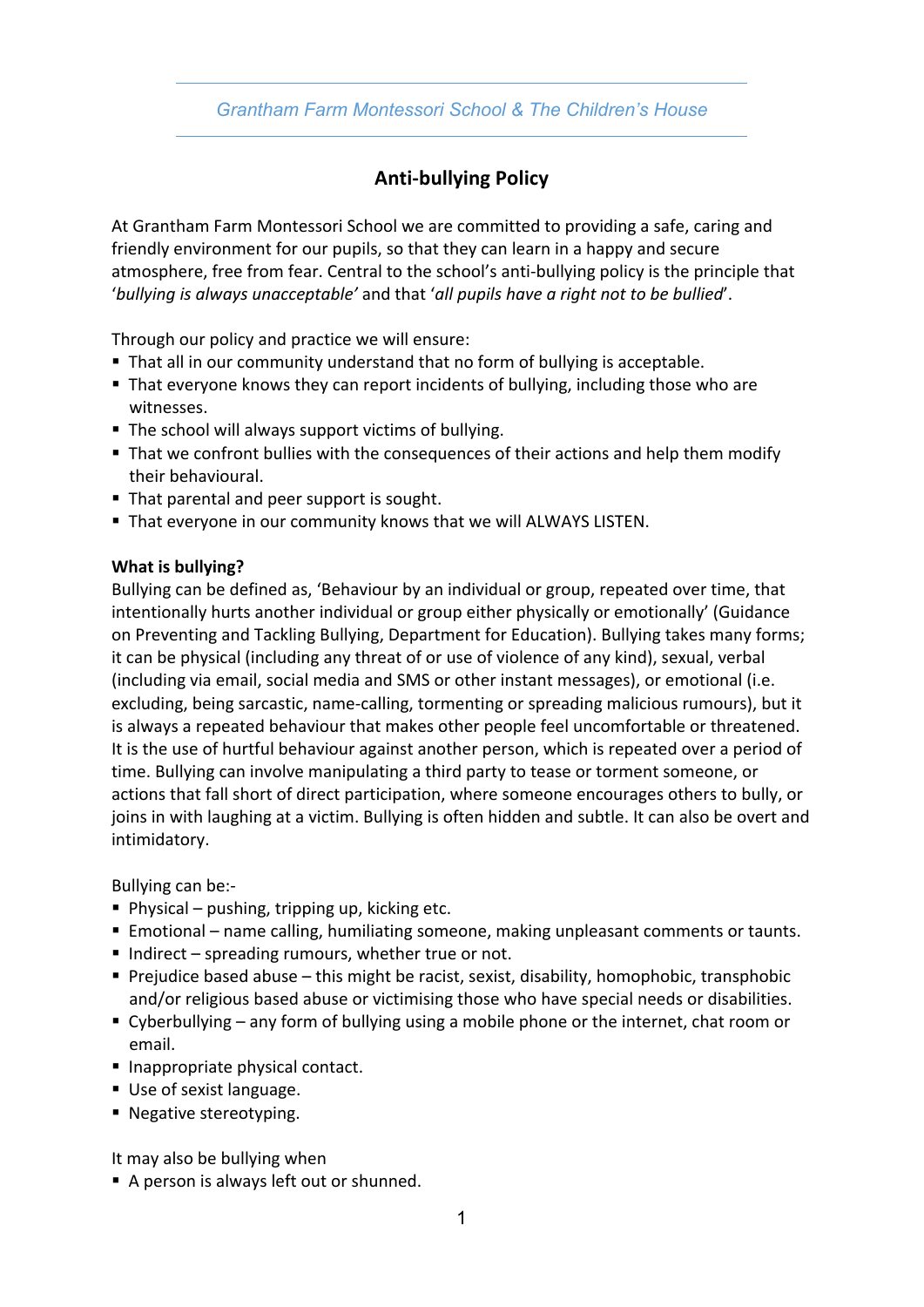- Someone makes a threat of violence against you.
- Someone takes your belongings deliberately.
- Someone tries to force you to do something you do not want to do.

At Grantham Farm Montessori School we take bullying behaviour seriously. We acknowledge that any form of bullying is unacceptable and it will be dealt with immediately. Whilst all these actions are gravely serious and potentially damaging, they are not always bullying. In all situations, whether bullying or not, all inappropriate behaviour will be dealt with by an adult who would always take appropriate steps to stop them from happening. It is important to understand that disagreements between children of all ages do occur and that with the help of an adult children will be shown the difference between appropriate and inappropriate behaviour and taught how to deal with such incidents in the future.

## **Prejudice based abuse**

Prejudice based abuse or hate crime is any criminal offence which is perceived by the victim or any other person to be motivated by a hostility or prejudice based on a person's real or perceived:

- Disability
- § Race
- Religion
- Gender identity
- Sexual orientation

Although this sort of crime is collectively known as 'Hate Crime' the offender doesn't have to go as far as being motivated by 'hate'; they only have to exhibit 'hostility'.

This can be evidenced by:

- threatened or actual physical assault
- derogatory name calling, insults, for example racist jokes or homophobic language
- hate graffiti (e.g. on school furniture, walls or books)
- provocative behaviour e.g. wearing of badges or symbols belonging to known right wing, or extremist organisations
- distributing literature that may be offensive in relation to a protected characteristic
- verbal abuse
- inciting hatred or bullying against pupils who share a protected characteristic
- § prejudiced or hostile comments in the course of discussions within lessons
- teasing in relation to any protected characteristic e.g. sexuality, language, religion or cultural background
- refusal to co-operate with others because of their protected characteristic, whether real or perceived
	- expressions of prejudice calculated to offend or influence the behaviour of others
	- attempts to recruit other pupils to organisations and groups that sanction violence, terrorism or hatred.

As a school we will respond by:

■ clearly identifying prejudice based incidents and hate crimes and monitor the frequency and nature of them within the school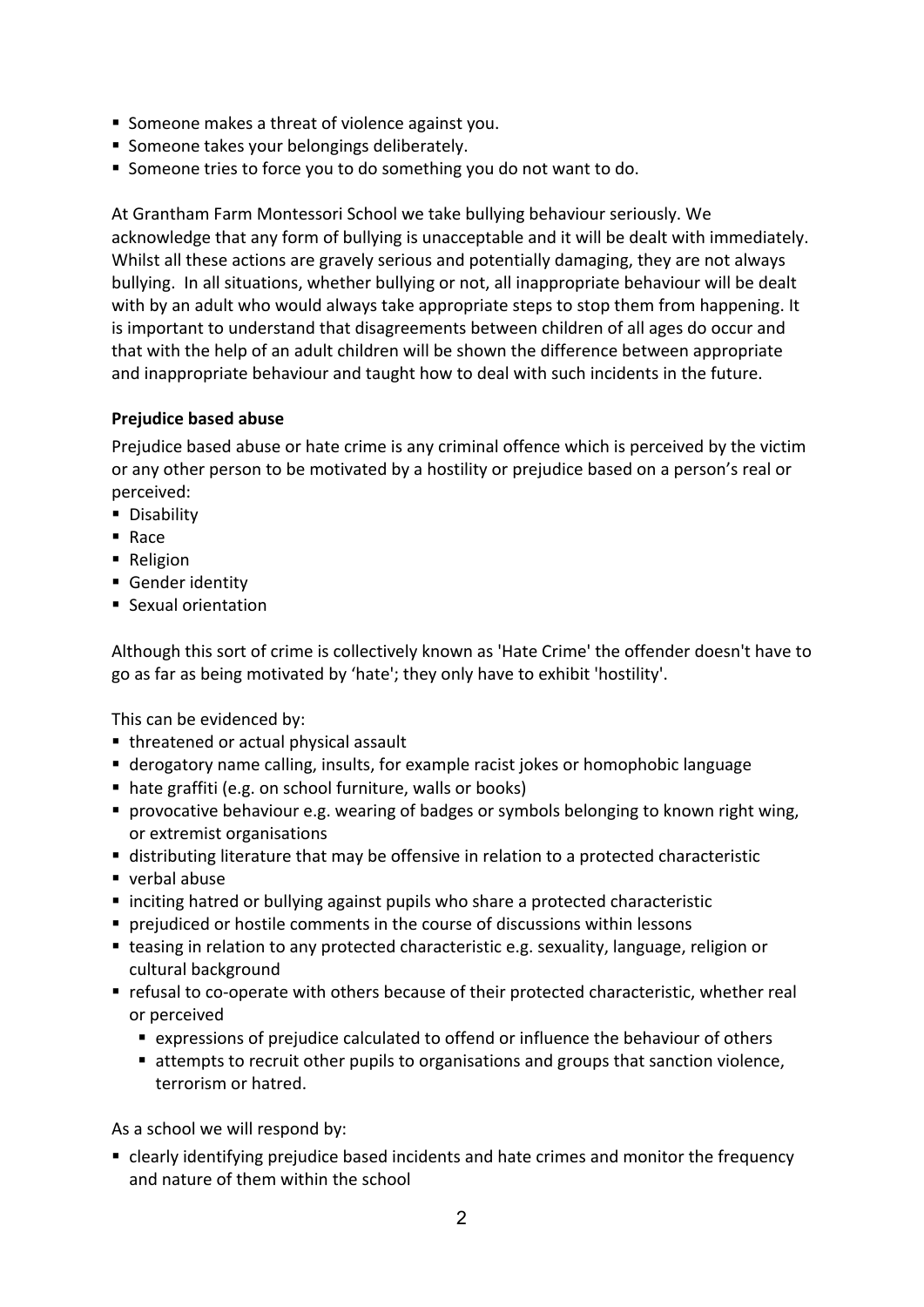- taking preventative action to reduce the likelihood of such incidents occurring
- § recognising the wider implications of such incidents for the school and local community
- providing regular reports of these incidents to the Governing Body
- ensuring that staff are familiar with formal procedures for recording and dealing with prejudice based incidents and hate crimes
- dealing with perpetrators of prejudice based abuse effectively
- supporting victims of prejudice based incidents and hate crimes
- ensuring that staff are familiar with a range of restorative practices to address bullying and prevent it happening again

## **Definition of Cyber Bullying**

Cyberbullying can be defined as, 'The use of information and communication technologies to support deliberate, repeated, and hostile behaviour by an individual or group that is intended to harm others,' (Belsey, http://www.cyberbullying.org/). It is an aggressive, intentional act carried out repeatedly over time, often against a victim who cannot easily defend himself/ herself.

Cyber-bullying could involve communications by various electronic media, including for example:

- Texts, instant messages or calls on mobile phones.
- § The use of mobile phone camera images to cause distress, fear or humiliation.
- Posting threatening, abusive, offensive or humiliating material or comments on websites (including blogs, personal websites and social networking sites such as Facebook, Instagram, Twitter or YouTube).
- Using e-mail to message others in a threatening or abusive manner; or hijacking/ cloning e-mail accounts.

## **How will we prevent bullying?**

Every subject in the curriculum provides an opportunity to promote social behaviour in school. Themes such as teamwork, moral tales and actual concepts of community citizenship are just few examples of how this can be achieved.

The focus of all such work must direct all to be open in dealing with bullying, so that if a pupil is being bullied they must tell someone. We advise the pupils to tell their class teacher or key worker. However, we also urge pupils to tell a friend or any teacher if they feel more comfortable doing so. We also advise pupils to tell their parents if they feel comfortable in doing so.

We will prevent bullying through:

■ Upholding the school rules and ensuring that all children are made aware of behavioural expectations. In The Children's House this will take place through gentle yet effective behaviour management, teaching the child right from wrong as s/he goes about his/her school day and through lessons in Grace and Courtesy where the tools for appropriate behaviour are taught and modelled. In Grantham Farm class behavioural expectations will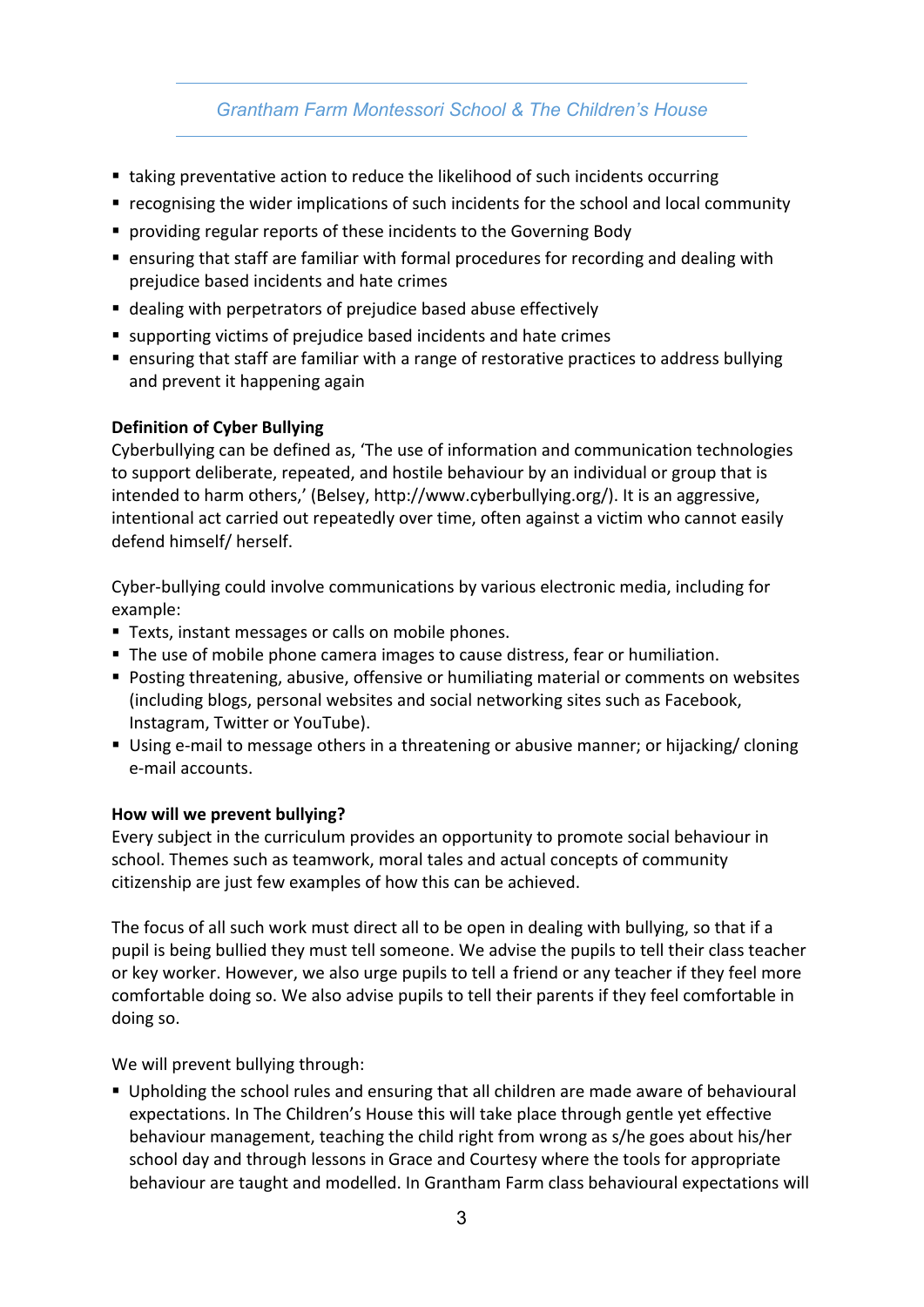be discussed in group time, which is held every morning and lessons in Grace and Courtesy.

- **Employing our Positive Language Policy, PSE and PSHE programmes, these are structured** to give pupils an awareness of their social and moral responsibilities, which teach and reinforce a message of community and taking care of each other.
- § Developing positive social skills in the pupils in Montessori Grace and Courtesy lessons, following the Montessori ethos that encourages children to treat each with respect, consideration and compassion.
- Encouraging pupils to tell a member of staff at once if they know or suspect that bullying is taking place.
- An overriding school ethos of respect for each and every person.
- All staff modelling good manner and actions at all times.
- We provide our pupils with advice on where to seek help, including details of confidential help lines and websites connecting to external specialists, such as Childline, Kidscape, Get Connected, and the Samaritans.

In addition:-

- We will raise awareness about bullying and ensure that children, staff and parents know and understand our Anti-bullying Policy.
- Our children will be encouraged to follow the school rules, which encourage good behaviour and discipline.
- Adults will model respectful behaviour that children can follow.
- We will all be respectful of each other's feelings, beliefs and rights.
- We will encourage the children to make good, strong relationships.
- We will teach children about other cultures and beliefs to try to prevent racism and homophobia.
- Children will be helped to understand the needs of others, particularly those with disabilities.
- § We will ensure our children understand the importance of being a "TELLING" school and make sure they know how to report bullying.
- Children will learn how to manage their relationships with others and how to be assertive.
- We will work to build confidence in our young people.
- § We will work with anyone who bullies to help them change their behaviour.
- Sanctions will be put in place to deal with incidents of bullying.
- We will establish clear rules for playground behaviour and there will always be effective supervision of the children.
- Staff will be trained to care for our children and follow safeguarding procedures.
- Staff will be trained to identify and deal with incidents of bullying.
- We will be mindful that children with special educational needs and disabilities are often at greater risk of being bullied. We are aware that they may not be able to articulate their experiences as well as other children.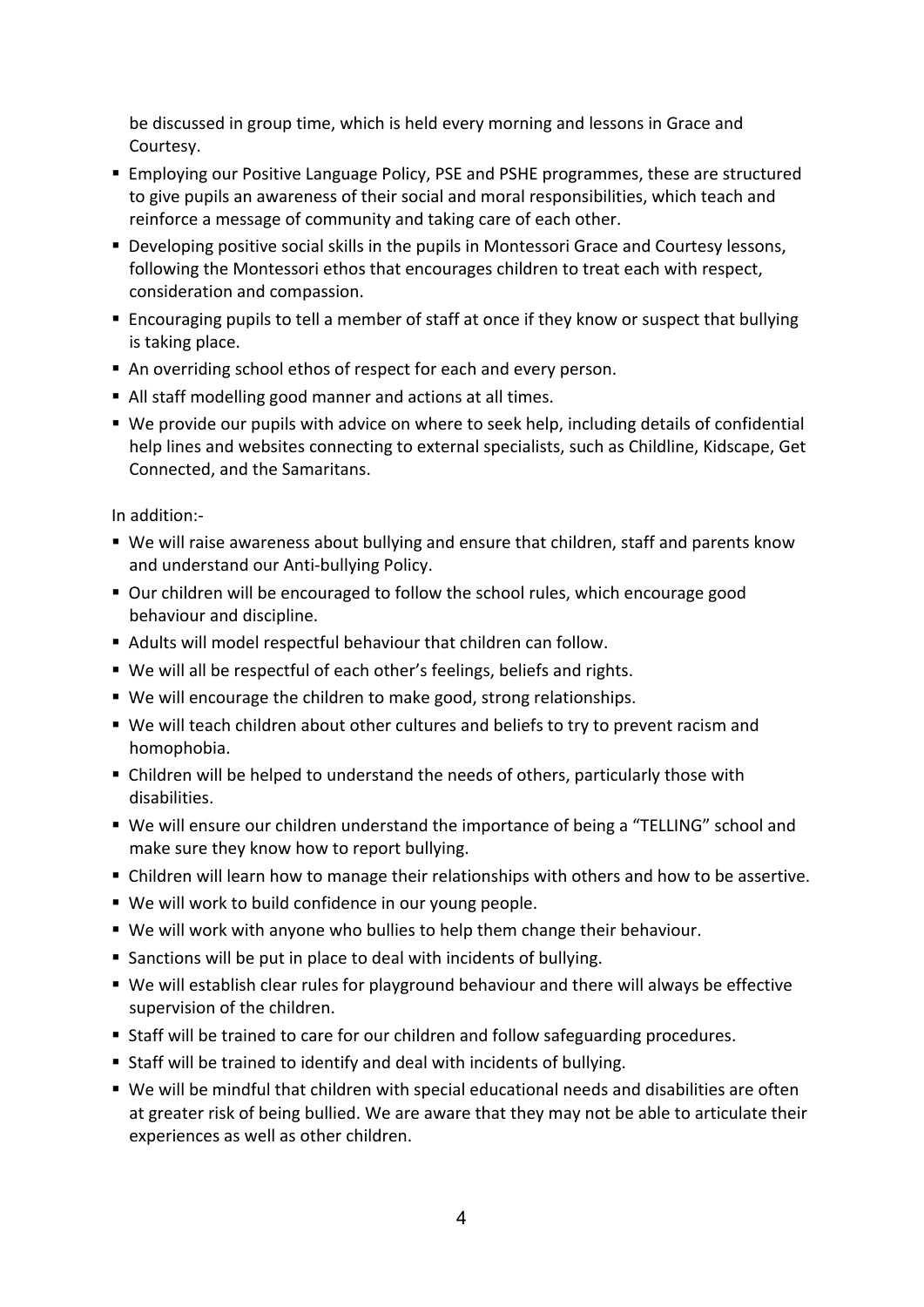#### **Cyberbullying – see e- safety policy**

The school also recognises it's duty to take note of bullying which may be perpetrated outside school and which may spill over into school. We will respond to any cyber-bullying we become aware of carried out by pupils when they are away from the site. Cyber-bullying is defined as "an aggressive, intentional act carried out by a group or individual using electronic forms of contact repeatedly over time against a victim who cannot easily defend himself/herself."

By cyber-bullying, we mean bullying by electronic media:

- Bullying by texts or messages or calls on mobile phones
- The use of mobile phone cameras to cause distress, fear or humiliation
- Posting threatening, abusive, defamatory or humiliating material on websites, to include blogs, personal websites, social networking sites
- Using e-mail to message others
- Hijacking/cloning e-mail accounts
- Making threatening, abusive, defamatory or humiliating remarks in on-line forums

Cyber-bullying may be at a level where it is criminal in character.

It is unlawful to disseminate defamatory information in any media including internet sites. Section 127 of the Communications Act 2003 makes it an offence to send, by public means of a public electronic communications network, a message or other matter that is grossly offensive or one of an indecent, obscene or menacing character.

The Protection from Harassment Act 1997 makes it an offence to knowingly pursue any course of conduct amounting to harassment.

If we become aware of any incidents of cyberbullying, we will need to consider each case individually as to any criminal act that may have been committed. The school will pass on information to the police if it feels that it is appropriate or are required to do so.

■ The school will regularly raise awareness and understanding about cyberbullying to help children stay safe.

#### **Procedures to deal with incidents of bullying**

All members of staff take reports of and incidents of bullying seriously, responding calmly and taking action as quickly as possible to establish what has happened by listening to, and talking with, those involved, including witnesses.

- Anyone who witnesses or believes that bullying is taking place must tell an adult (member of staff or parent).
- All incidents of suspected bullying must be reported to the headteacher or deputy on duty at the earliest convenience.
- We will listen carefully and sympathetically to the child/adult reporting the incident.
- Whether or not the incident is that of bullying, we will take steps to stop the reported behaviour.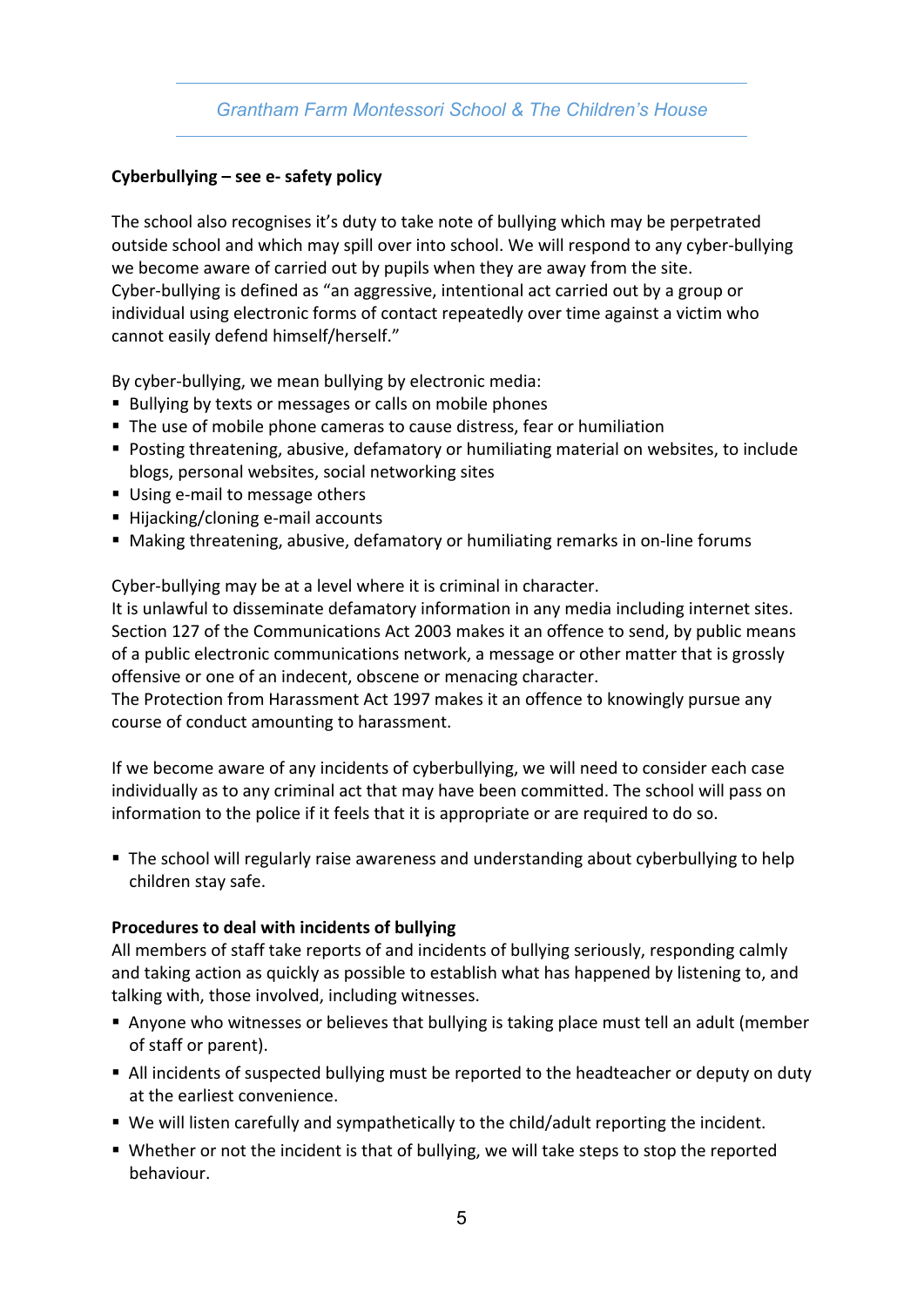- If the incident is that of bullying, we will listen and talk to the alleged bully and the child being bullied individually to discuss what has happened to try and work through the problems.
- We will explain to the bully that their actions are hurtful and unacceptable, and offer support and reassurance to the child who has suffered.
- § The adult dealing with the situation will explain to the alleged perpetrator why their actions are unacceptable and will try to enable them to see how their actions could cause pain.
- We will explain the bullying behaviour will not be tolerated and has to stop immediately.
- The incident should be recorded on an incident form, signed and dated before it is given to the head teacher who is responsible for keeping all records of bullying and other serious disciplinary offences, securely in a locked cabinet in her office. If it is not practicable to use the form, the incident must still be written down, signed and dated, and securely held.
- The parents/guardians of all parties will be informed in writing and may be invited into school to discuss the matter; their support will be sought.
- § A way forward, including behavioural support, disciplinary sanctions and external support where necessary may be employed. Opportunities will be given for the bully to show that their behaviour has changed.
- If they fail to change their behaviour and the bullying is repeated, disciplinary sanctions will be put in place (see School Behavioural Policy.)
- Where appropriate, Safeguarding procedures will be followed.
- Once an incident has been reported and investigated the case will be monitored to ensure that repeated bullying does not take place and to support all pupils concerned in meeting behavioural expectations.
- If a member of staff believes they are being bullied by another member of staff or a parent/carer they should immediately report the incident to the Head Teacher or her Deputy. The behaviour will be investigated and steps taken to stop the reported behaviour. Disciplinary procedures will be followed, if appropriate.
- If a parent/carer feels they are being bullied by a member of staff they should report the incident to the Head Teacher or her Deputy. The incident will be investigated and steps taken to stop the reported behaviour. Parents/carers should be fully aware of the school's Complaints procedure.

## **Threshold for Reporting Bullying to an External Agency**

In all cases of bullying, cyber-bullying and bullying outside of school staff must follow the school's reporting procedures and ensure the DSL is aware of such incidents. In any extreme cases the DSL and Deputy DSL's will decide whether it is appropriate to take the matter further and report the incident to outside agencies such as the police or children's social care. As guidance if a child is suffering harm or is likely to suffer significant harm, then bullying will be treated as a child protection issue. However, in many cases it will be possible to resolve such issues internally under this policy and the school's Behaviour Management Policy.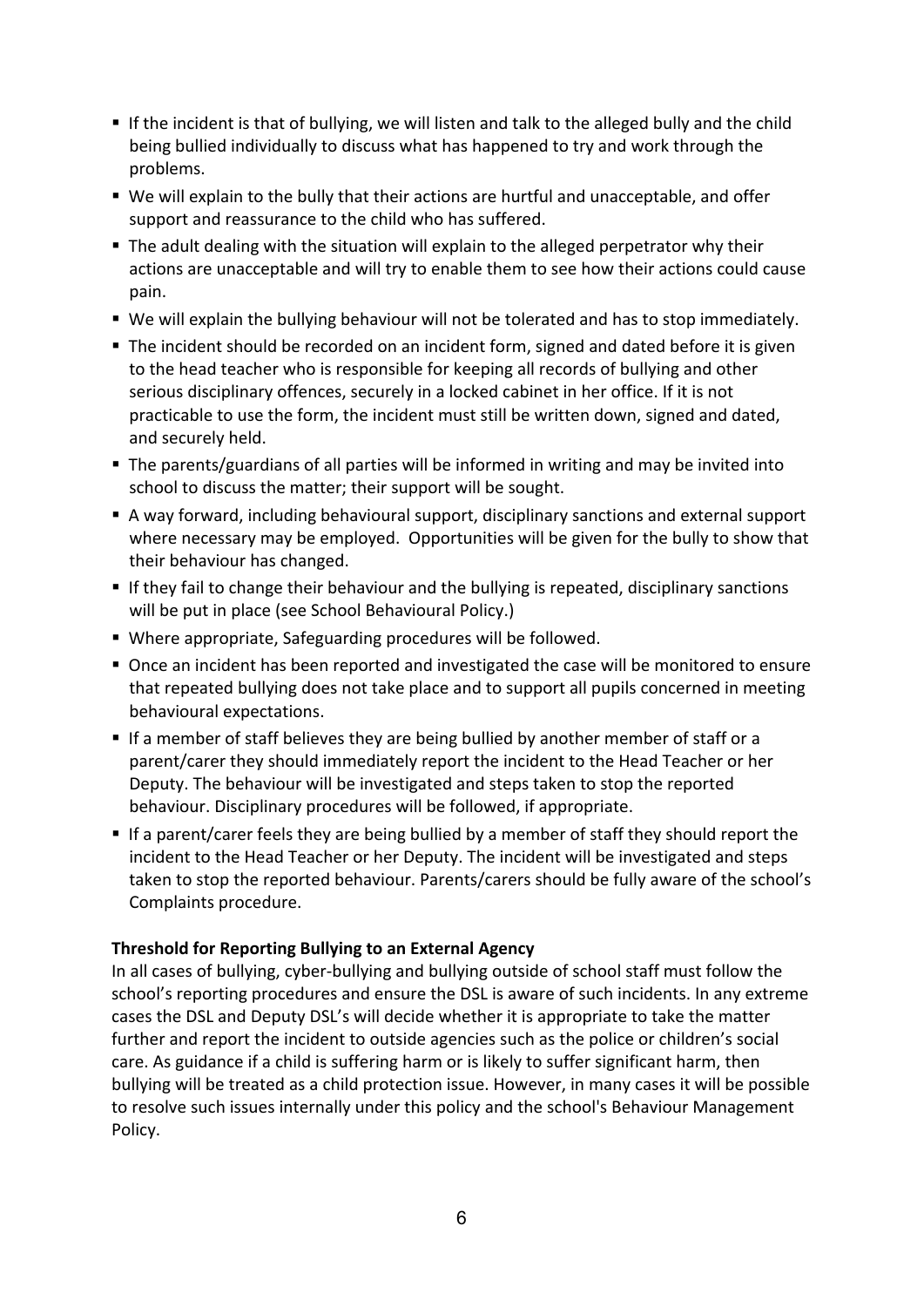#### **EYFS Age Group Children**

We endorse positive behaviour management skills as an effective way to set limits and manage behaviour across the school. In The Children's House the pupils are encouraged to behave towards each other with respect, kindness and consideration. They are encouraged to learn to look after each other, their classroom and everything in it. We expect them to be honest, helpful and polite, and to take pride in their work and to listen to others. When dealing with behaviours in The Children's House, we explain to the children why some forms of behaviour are unacceptable and hurtful to others. We rarely need to impose sanctions in The Children's House, but sometimes a child may need to be removed from the social group for a short period of time, before being reminded about appropriate behaviour toward peers. Parents are always informed when any sanction or reproof is needed, and in cases of repeated instances of hurtful or inappropriate behaviour, they will be invited into the school to discuss the situation with their child's teacher and the head teacher.

#### **Sanctions for Bullying**

- Parents informed.
- Pupil may be withdrawn from social contact at lunch/break times.
- Exclusion from lessons.
- Temporary exclusion
- Permanent exclusion.
- In the case of EYFS children, the sanction record will be kept for 3 years.

The School will endeavour to maintain support even when sanctions have been applied. If the School feels that a pattern has emerged with an individual who is being bullied, or someone is bullying, the School will act quickly and sensitively to ensure that this is dealt with.

#### **Guidance and advice on bullying**

To the pupil being bullied:

- Revenge is not appropriate.
- § Involving other pupils, friends is not helpful, but talking to trusted friends is.
- Report future fears and/or incidents to an appropriate adult.
- Reconciliation or avoidance should be considered.

To the protagonist:

- Behaviour is unacceptable.
- Bullying behaviour is recognised as designed to cause distress.
- Serious sanctions may follow.
- Reconciliation or avoidance should be considered.

#### To the parents

- Keep the School and staff informed by asking their child to tell the teacher or inform the School as soon as possible.
- Reassure the parents that the School does its best to resolve all cases.